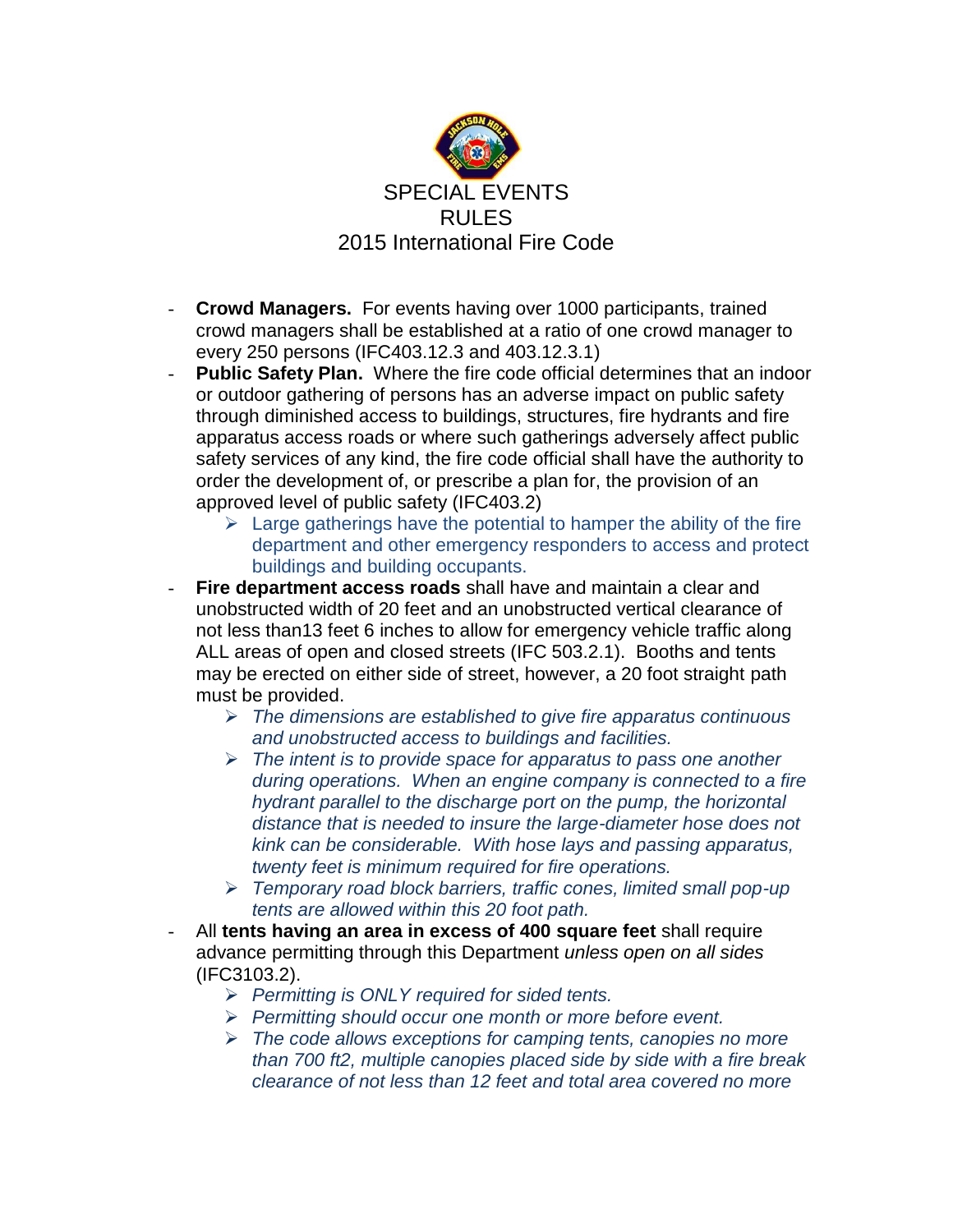*than 700 ft2, with minimum clearance of 12 feet to structures and other tents.*

- *The permitting process is no-fee.*
- *The process allows review of placement of exits for sided tents, aisle ways inside of tents, marking of exit signs, placement of fire extinguishers and other life safety features.*
- **Tents which can hold over 50** or more occupants must provide this Department with a detailed site and floor plan detailing means of egress, seating capacity, location and type of heating and electrical equipment (IFC 3103.6).
	- *Floor plans submitted in the permitting process provide the opportunity to examine exiting, aisle ways, marking of signs, placement of fire extinguishers and other life safety features before the structure is erected.*
- **Tents, canopies or membrane structures shall not be located within 20 feet** of lot lines, buildings, other tents, canopies or membrane structures, parked vehicles or internal combustion engines (IFC 3103.8.2)
	- *As long as the tent is 1500ft2 or less, the code does not require separation distance.*
	- *If the floor area does not exceed 10,000 ft2, proper exiting is provided for both building and tent (or canopy or membrane structure), and fire apparatus roads are provided, separation distance is not required.*
- **Tents must meet the flame propagation performance** criteria of NFPA 701 (IFC 3104.2).
	- *A label shall be permanently affixed bearing the identification of size and fabric or material type.*
- **Combustible materials** shall not be located within any tent, canopy or membrane structure in use for public assembly (IFC 3104.5).
	- *The code reads, "Hay, straw, shavings or similar combustible materials shall not be located within any tent used as an assembly (over 49 occupants).*
	- *The code allows materials necessary for daily feeding and care of animals.*
	- *The code allows for sawdust and shavings for a public performance as long as they are kept damp. Combustible materials shall not be permitted under stands or seats at any time.*
- **Smoking shall not be permitted** in tents, canopies or membrane structures. Approved "No Smoking" signs shall be conspicuously posted (IFC 3104.6).
	- *Signs must be posted for "No Smoking" within tents.*
	- *Signs need to be letters large enough to be readable and on an opposing color background. Inside the tent, one should be able to see and read a "No Smoking Sign".*
- All **open flame devices are strictly prohibited** within tents unless approved by the fire code official (IFC 3104.7)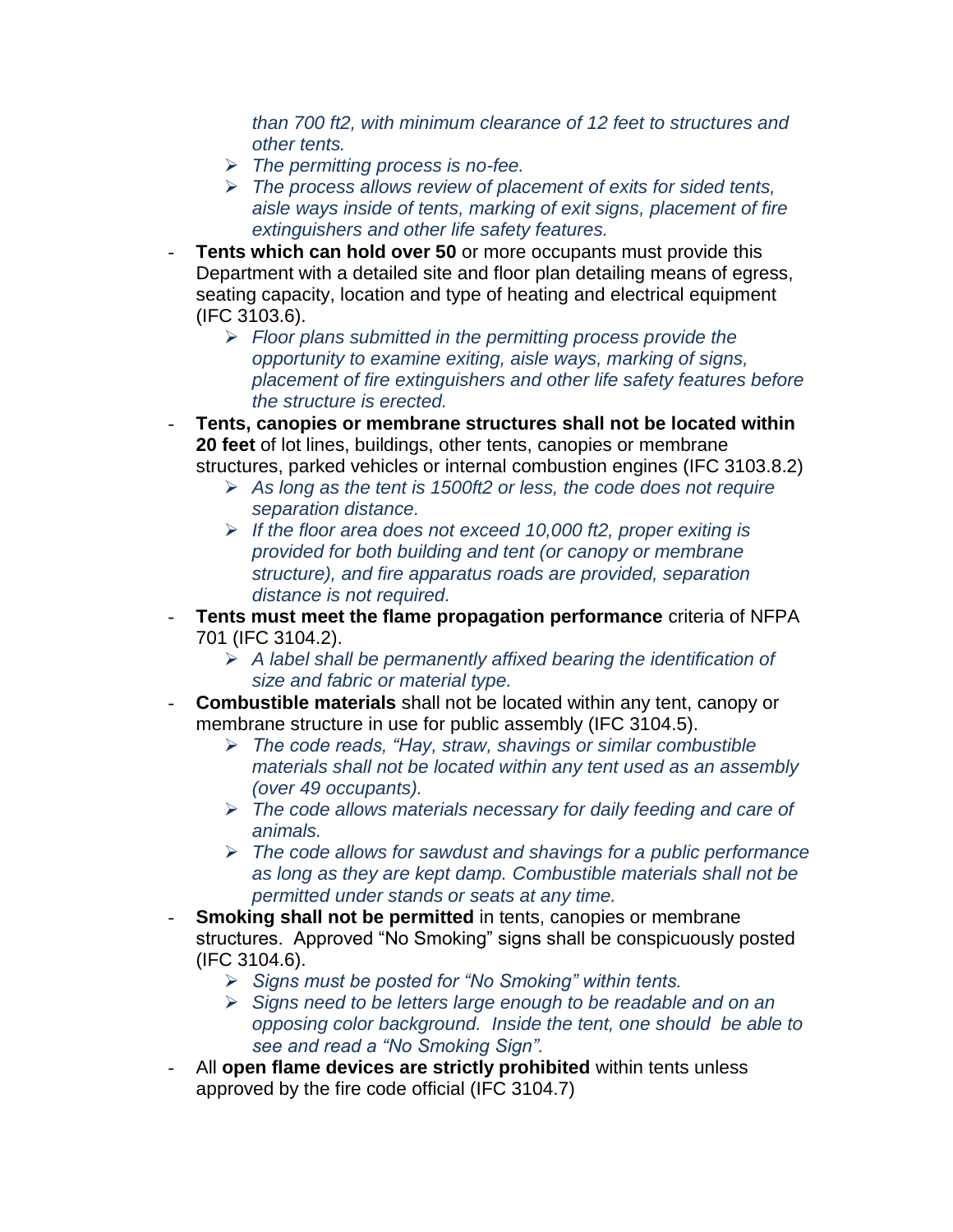- *The code states "open flame or other devices emitting flame, fire or heat or any flammable or combustible liquids, gas, charcoal or other cooking device.*
- *Operations such as warming of foods, cooking demonstrations and similar operations that use solid flammables, butane or other similar devices which do not pose an ignition hazard, shall be approved (IFC 3104.15.4).*
- Portable 2A:10B-**C fire extinguishers shall be provided**, one minimum, for tents requiring permits with a 75 foot travel distance (IFC 3104.12).
	- *Fire extinguishers are not provided by the Fire Department, however, information can be provided on obtaining fire extinguishers from the Fire Department Administration Office.*
- Any **cooking** performed within tents shall require advance approval by this Department (IFC 3104.15.3 – 3104.15.7).
	- *In order to verify open flame rules and electrical power sources are addressed, cooking requires advance approval.*
	- *Cooking tents shall be separated from other tents by a minimum of 20 feet (IFC3104.15.5).*
	- *Outdoor cooking that produces sparks or grease-laden vapors shall*
	- *not be performed within 20 feet of a tent, canopy or membrane structure (IFC 3104.15.6).*
- **Generators and other internal combustion power sources** shall be separated from tents, canopies or membrane structures by a minimum of 20 feet and shall be isolated from contact with the public by fencing, enclosure or other approved means (IFC 3104.19).
- All **electrical/temporary power** shall be in accordance with the 2014 National Electric Code and subject to inspection from this Department (IFC 605.9).
	- *Information regarding the installation of temporary electricity for events may be directed to electrical inspectors at Jackson Hole Fire/EMS.*
	- *In the interest of public safety and fire department access, inspections can be expected from Jackson Hole Fire/EMS fire and/or electrical inspectors at any time during the event.*

## *Please read requirements carefully as some advance permitting and notification may be required.*

If you have any further questions, you may contact me at 307-733-4732 or Fire Marshal Kathy Clay at [kclay@tetonwyo.org](mailto:kclay@tetonwyo.org).

Thank you for your consideration of the public's safety and the emergency needs of the fire department.

Kathy Clay,